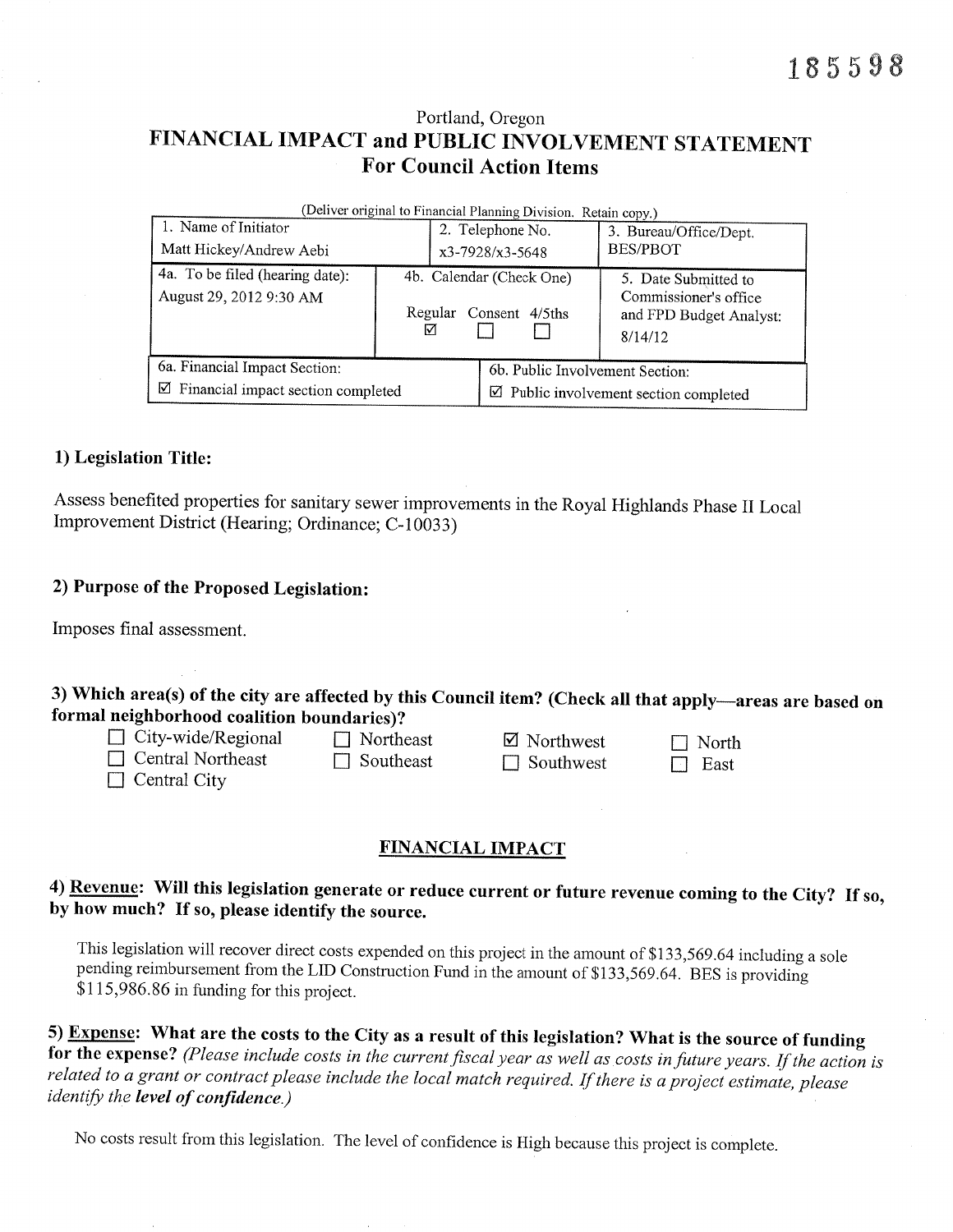#### 6) Staffing Requirements:

• Will any positions be created, eliminated or re-classified in the current year as a result of this legislation? (If new positions are created please include whether they will be part-time, full-time, limited term, or permanent positions. If the position is limited term please indicate the end of the term.)

No.

Will positions be created or eliminated in *future years* as a result of this legislation?

No.

# (Complete the following section only if an amendment to the budget is proposed.)

7) Change in Appropriations (If the accompanying ordinance amends the budget please reflect the dollar amount to be appropriated by this legislation. Include the appropriate cost elements that are to be loaded by accounting. Indicate "new" in Fund Center column if new center needs to be created. Use additional space if needed.)

| Fund | Fund<br>Center | Commitment <sup>1</sup><br><b>Item</b> | <b>Functional Area</b> | <b>Funded Program</b> | Grant | <b>Sponsored</b><br>Program | Amount |
|------|----------------|----------------------------------------|------------------------|-----------------------|-------|-----------------------------|--------|
|      |                |                                        |                        |                       |       |                             |        |
|      |                |                                        |                        |                       |       |                             |        |
|      |                |                                        |                        |                       |       |                             |        |
|      |                |                                        |                        |                       |       |                             |        |

[Proceed to Public Involvement Section – REQUIRED as of July 1, 2011]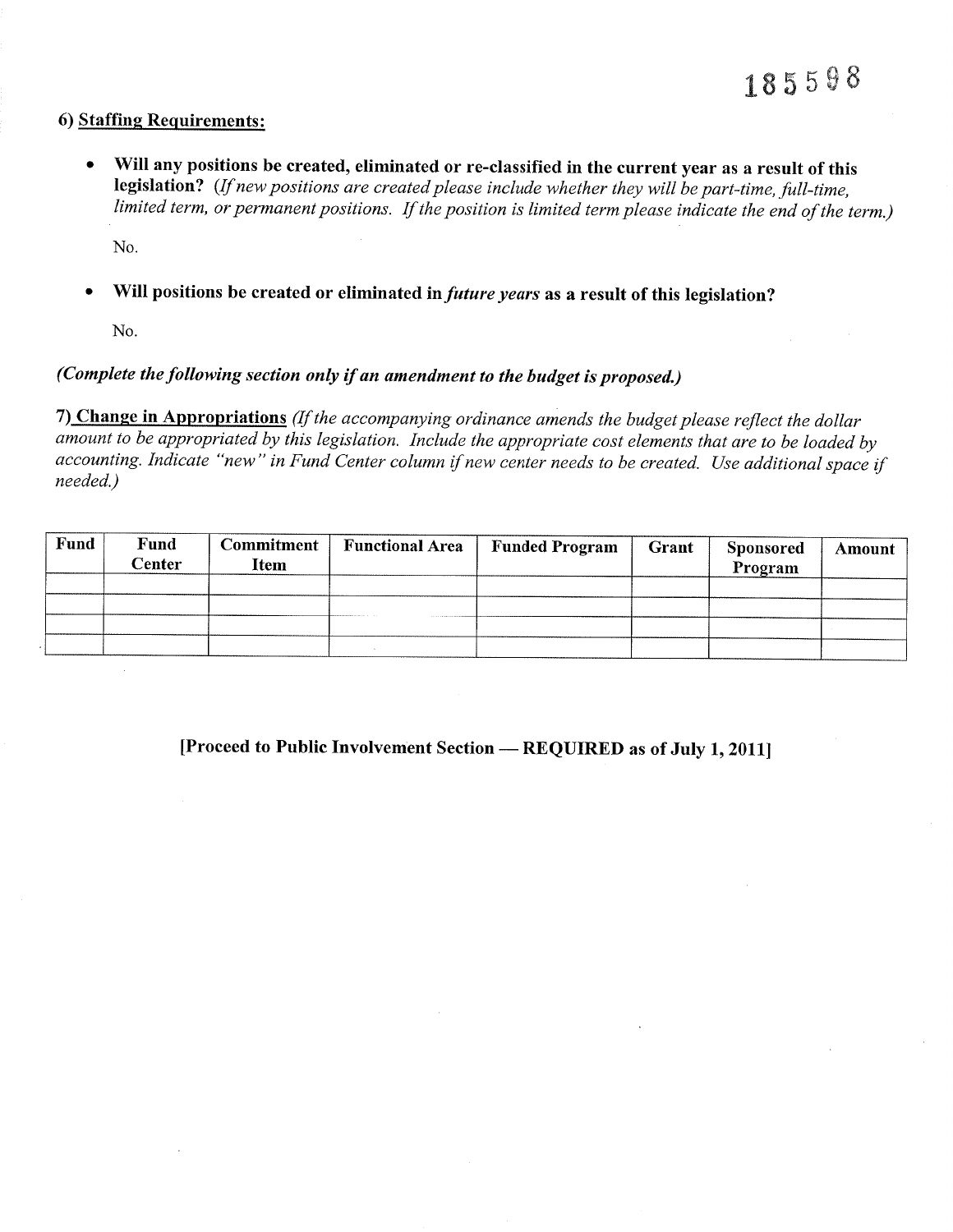#### PUBLIC INVOLVEMENT

### 8) Was public involvement included in the development of this Council item (e.g. ordinance, resolution, or report)? Please check the appropriate box below:

 $\boxtimes$  YES: Please proceed to Question #9.

 $\Box$  NO: Please, explain why below; and proceed to Ouestion #10.

#### 9) If "YES," please answer the following questions:

#### a) What impacts are anticipated in the community from this proposed Council item?

This project resolves longstanding sanitary sewer issues in the Royal Highlands neighborhood. A pump station was constructed under a previous LID in this area. The pump station and its related appurtenances are owned and operated by BES. Completion of this LID results in BES gaining control over requested connections of sanitary sewer services to the system tributary to the pump station. The pump station is now protected more effectively against overloading by tributary sanitary sewer flows, which previously could have resulted in possible releases to Balch Creek.

BES also has gained control over the existing Royal Highlands private collection system, which eliminates the existing BES public collection system being placed in jeopardy during parallel construction activities that may be required as development progresses. BES previously did not have the authority to address this important issue because the prior sanitary sewer system was privately owned.

This project also enabled BES to address existing infiltration and inflow problems with the previous system, which will in turn reduce sanitary sewer volume into the pump station during wet weather events.

# b) Which community and business groups, under-represented groups, organizations, external government entities, and other interested parties were involved in this effort, and when and how were they involved?

A meeting was held on September 9, 2008 to which owners of properties proposed for inclusion in the Royal Highlands Phase II LID were invited. All property owners received petitions and a majority of property owners tendered their petition support in favor of the LID. All property owners were notified of Council consideration of the resolution initiating LID formation proceedings as well as the ordinance actually forming the LID.

#### c) How did public involvement shape the outcome of this Council item?

Property owners were extensively involved in the formation The Royal Highlands Phase II LID. This ordinance imposes the final assessment consistent with the assessment methodology adopted by Council at LID formation. Property owners are being notified of the upcoming Final Assessment Hearing, and all assessments are below the amounts estimated at LID formation.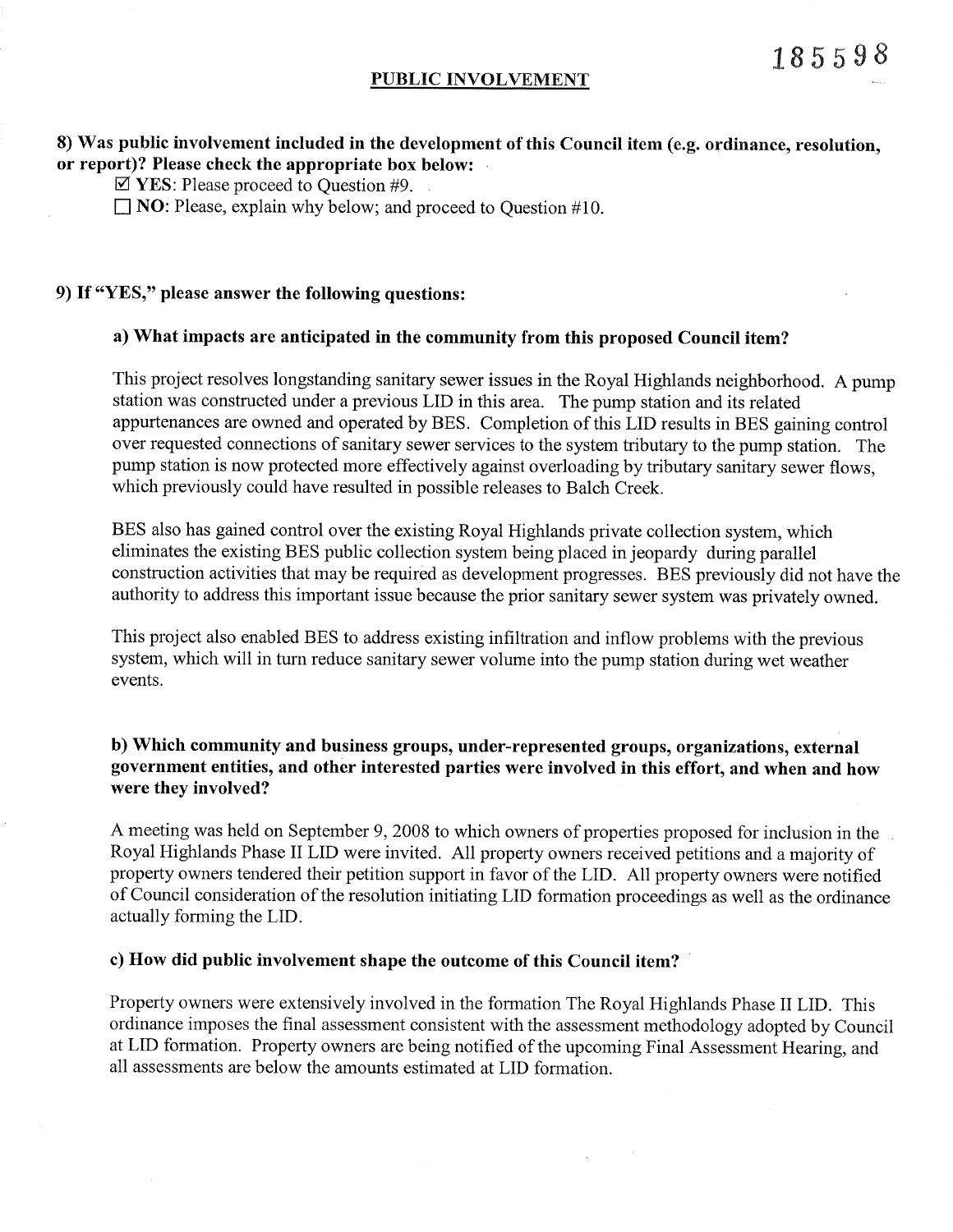#### d) Who designed and implemented the public involvement related to this Council item?

Andrew Aebi, Local Improvement District Administrator

e) Primary contact for more information on this public involvement process (name, title, phone, email):

LID questions:<br>
Andrew Aebi, Local Improvement District Administrator, 503 -823 -5648, andrew.aebi@portlandoregon. gov

Project questions:

Matt Hickey

503-823-7928, matthew.hickey@portlandoregon.gov

10) Is any future public involvement anticipated or necessary for this Council item? Please describe why or why not.

None; final assessment is the final Council action taken on LIDs.

APPROPRIATION UNIT HEAD (Typed name and signature)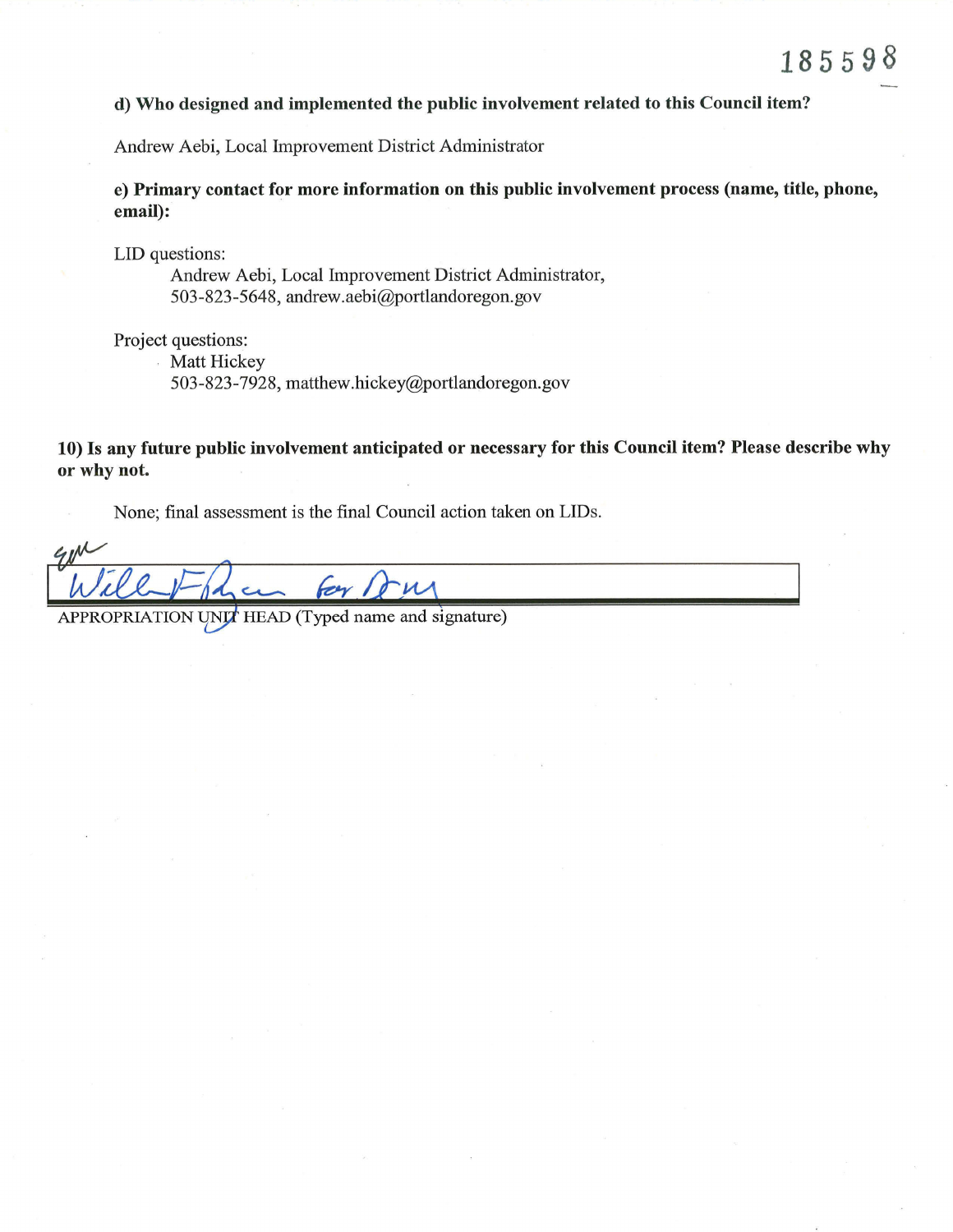

i120 SW Fifth Avenue, Room 1000, Portland, Oregon 97204 " Dan Saltzman, Commissioner " Dean Maniott, Director

# City Council Agenda Item Staff Supplemental Report

| TO:   | Commissioner Dan Saltzman<br>THROUGH: Matt Grumm or Amy Trieu                                                                                           |
|-------|---------------------------------------------------------------------------------------------------------------------------------------------------------|
| FROM: | Matt Hickey, BES Project Manager, x3-7928<br>Andrew Aebi, City of Portland LID Administrator, x3-5648                                                   |
| DATE: | August 14, 2012                                                                                                                                         |
| RE:   | Assess benefited properties for sanitary sewer improvements in the Royal<br>Highlands Phase II Local Improvement District (Hearing; Ordinance; C-10033) |

Requested Council Hearing Date: August 29,2012 9:30 AM Regular Agenda

I. RECOMMENDATION Approve Ordinance.

#### il. BACKGROUND

This project resolves longstanding sanitary sewer issues in the Royal Highlands neighborhood. A pump station was constructed under a previous LID in this area. The pump station and its related appurtenances are owned and operated by BES. Completion of this LID results in BES gaining control over requested connections of sanitary sewer services to the system tributary to the pump station. The pump station is now protected more effectively against overloading by tributary sanitary sewer flows, which previously could have resulted in possible releases to Balch Creek.

BES also has gained control over the existing Royal Highlands private collection system, which eliminates the existing BES public collection system being placed in jeopardy during parallel construction activities that may be required as development progresses. BES previously did not have the authority to address this important issue because the prior sanitary sewer system was privately owned.

This project also enabled BES to address existing infiltration and inflow problems with the previous system, which will in turn reduce sanitary sewer volume into the pump station during wet weather events.